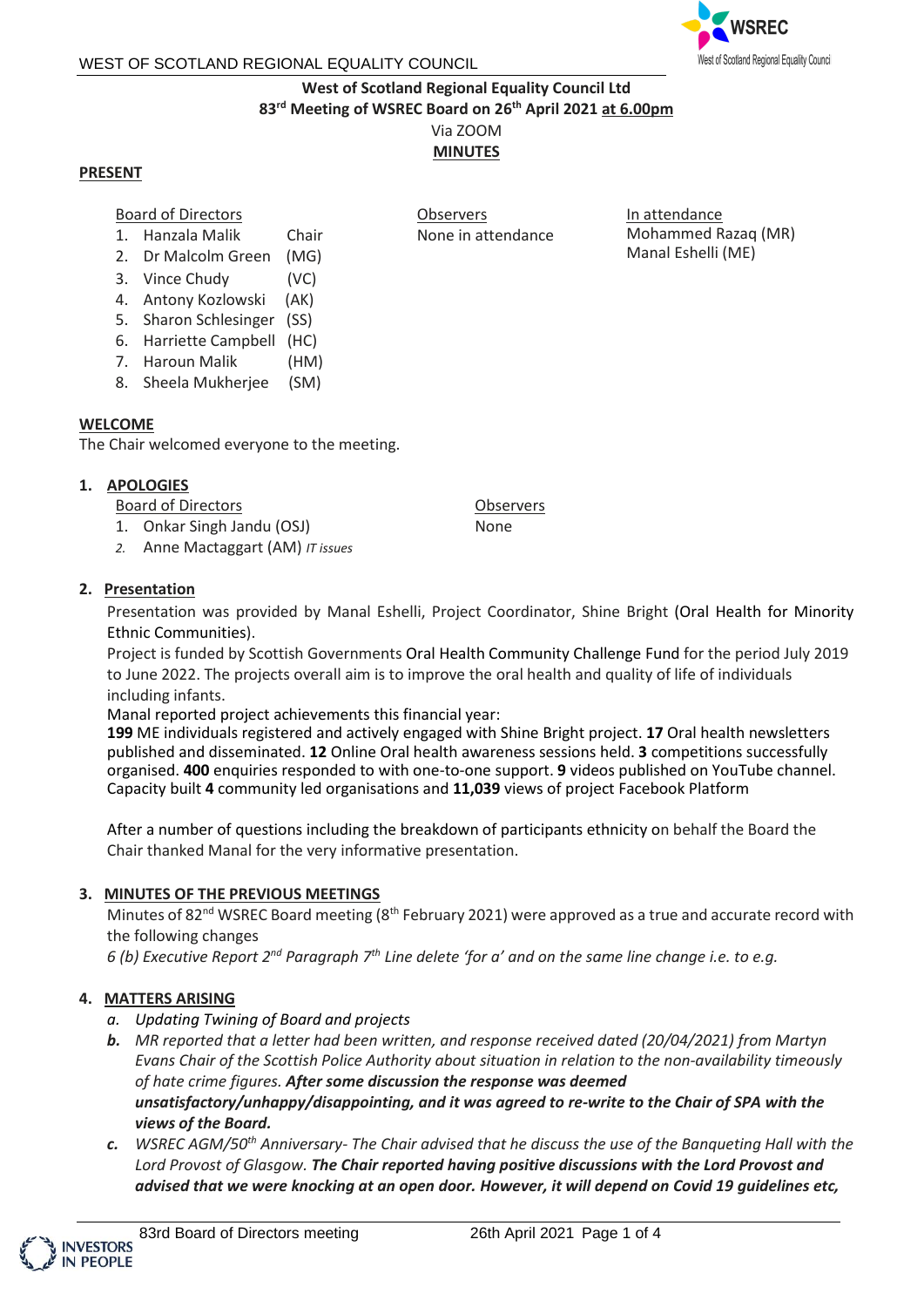

#### WEST OF SCOTLAND REGIONAL EQUALITY COUNCIL

*and after further discussion it was agreed that the 50th celebration event be deferred until early next year allowing for preparations to be made and surety of the venue being available.*

#### **5. CONFLICTS OF INTEREST**

There were none

# **6. FOR DISCUSSION**

#### **Reports**

a) Finance – Variance statement for month of March 2021 **Expenditure:** actual **£52,147** and budgeted **£30,713** with a variance of **£21,134** overspend **Income:** actual **£43227** and budgeted **£9,625** with a variance of **£33,602** over budget

The Board was content with explanation provided under/over budget expenditure/income and noted the report.

b) Executive Director

MR pointed to the report that had been forwarded to Board of Directors and asked for any questions. There were no questions

*The Board noted the report* 

#### c) Partner Reports

No reports were received, and partners were in attendance.

#### d) WSREC's 50<sup>th</sup> Anniversary

MR reported that staff had been looking at celebrating and sharing with wider stakeholders WSREC's 50th Anniversary with Logo to be used in all its letter heads leaflet, email signatures, leaflets and website. For this purpose, MR shared images of four 50<sup>th</sup> Anniversary logos prepared by staff (WSREC's logo – the leaves and the message '50 years of championing Equalities' all in Gold colour). After some deliberation the Board agreed to the 4<sup>th</sup> Logo which was also the staff choice. The Board agreed to have to 'pull up' Boards up with the  $50<sup>th</sup>$  Anniversary logo.

*The Board thanked staff for the work in producing the 50th anniversary logo*

#### **FOR DECISION**

#### **7. CORRESPONDENCE**

There was non

#### **8. WSREC PROPERTY SUB-COMMITTEE** (Final Draft 'Terms of Reference')

MR reported that the Final draft 'Terms of Reference' for the property Sub-committee had been circulated and that the sub-committee itself agreed to adopt them at its meeting on the 8<sup>th</sup> April 2021. The full Board was requested to formally adopt the property sub-committee Terms of Reference.

*The Board agreed to adopt the property sub-committee Terms of Reference.*

**9. NEW POLICIES: a)** Home and Remote Working Policy **b)** Online Crises Policy

MR reported that due to the Covid 19 and shift to homeworking necessitated the above 2 polices which had been widely consulted on including individual Board members.

Board confirmed the adoption of both policies

#### **FOR INFORMATION**

**10. RE-ACCREDITATION**- Scottish National Standard on Advice and Information 2021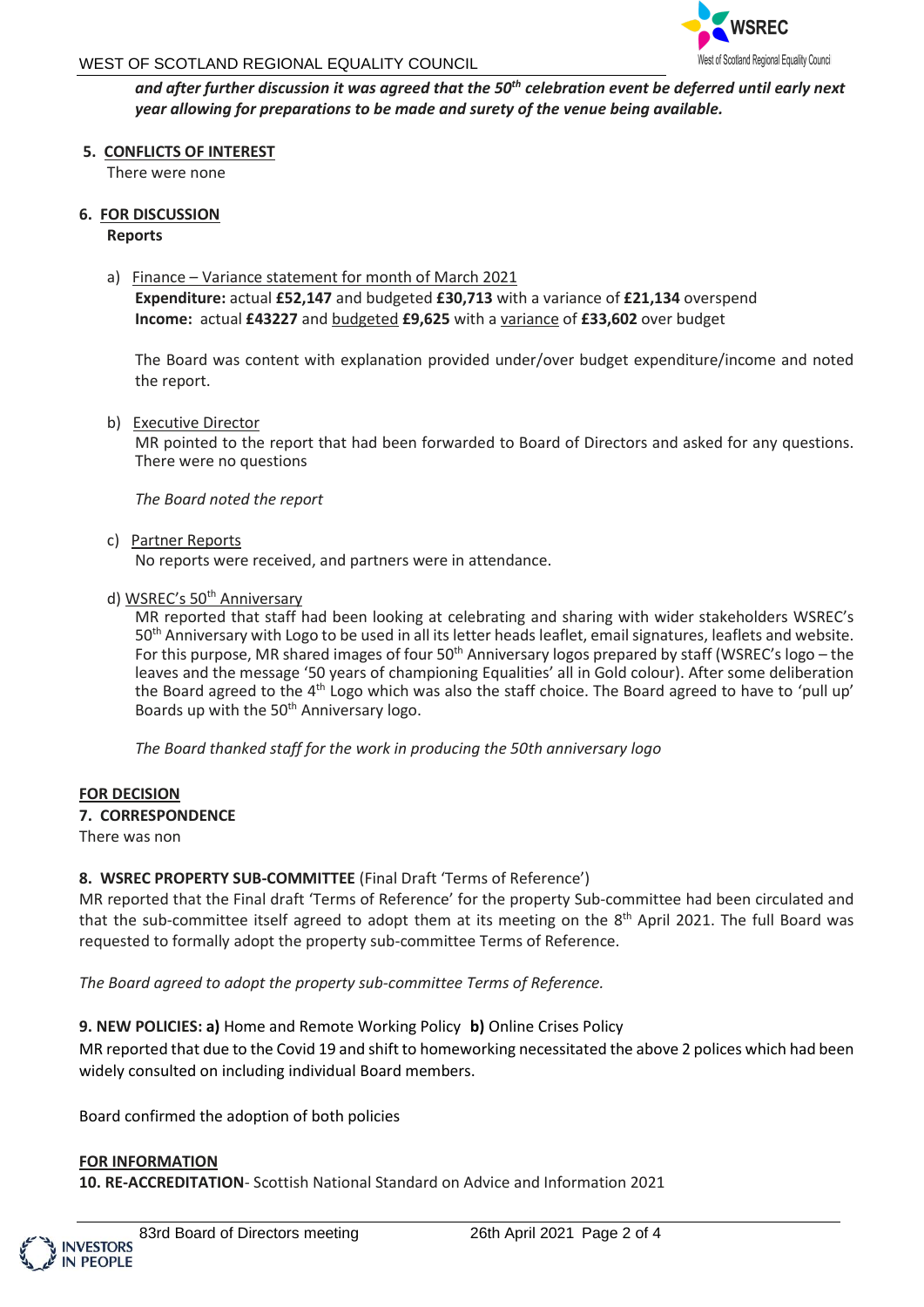

## WEST OF SCOTLAND REGIONAL EQUALITY COUNCIL

MR reported that WSREC first obtained the standard in 2018 and was now up for re-auditing for the next 3 years. He said that the standard in 2018 had gone through a revamp and the audit team were a bit lenient at the time however not so this time and it was tough getting the initial application completed with the vast amount of evidence requested. Even before the audit the team came back with a mountain of questions and requested further evidence before the full audit took place. All staff had to 'all hands on deck' to respond to the request for a mountain of information and evidence. As always, the WSREC team pulled together and gave a good account of themselves with the response. Pleased report that WSREC was successful in being awarded the Scottish National Standard on Advice and Information standard. MR further reported that award has come with some recommendations which staff will deal with starting next month.

The Board noted the report and thanked staff for its hard work in maintaining the standard

## **11. UPDATE: 'Shuna Street'**

MR reported that finalised lease documents for both Shuna Street and Napiershall Street with WSREC Chairs signature have been returned to our solicitors Graham Wilson of Addelshaw Goddard LLP. The next stage is the signatures of City Property. We already have keys for Shuna Street and have had the Ben the project manager visit the premises twice with Staff input has provided a draft office fit out layout and plan produced. The project manager has been requested to provide staged repairs with **phase 1** WSREC being able to utilise part of the building for some staff and client contact. Money for repairs has been identified internally to WSREC and an application to the Robertson Trust for a repair grant will hopefully be submitted by end of April 2021. Together with the internal budget and Robertson Trust application being successful the 1<sup>st</sup> phase of repairs could be completed. MR also reported that we are looking at local organisations for possible shortterm letting of office space and halls for project face-to-face meetings and events. Mr Ramzan Shah of ASRA has kindly agreed to make available office space for WSREC staff to locate and to be able to have face to face meetings and events within his offices.

*The Board noted the report.*

#### **12. Covid-19**

MR reported to the Board that guidelines for covid 19 have been relaxed and looks likely that offices will be allowed to open for face-to-face delivery of project work within the next couple of months.

*Board noted the verbal report*

#### **13. REPORT SAREC**

MG (Chair of SAREC) reported that SAREC had finalised it research on hate crime and Covid 19 with a report completed and being widely distributed countrywide. He also referred to the last meeting of SAREC in which proposal for future joint work was tabled. MR added that the SAREC CEO's had met recently and discussed the dissemination of the report. Also a possible meeting with Scottish Government in relation to SAREC applying to the Equality and Human Rights fund. It has been agreed that Dave from GREC would complete the joint application and others REC's would pay for time spent of £100 per REC.

*The Board noted the report.*

# **14. AOCB**

- HC brought the issue of Sheku Bayoh and how discussions went within the Board meeting last year and the Panorama programme brought up at the last meeting. The chair offered to meet HR after meeting to see how he could help.
- MR advised the Board that Antony Kozlowski had been elected Vice-Chair of GCVS and Chair of its Governance Committee. MR along with all Board congratulated Antony for his achievements.

#### **15. DATE AND TIMES OF FUTURE MEETINGS**

Wednesday 23rd June 2021 at City Chambers AGM/online via zoom